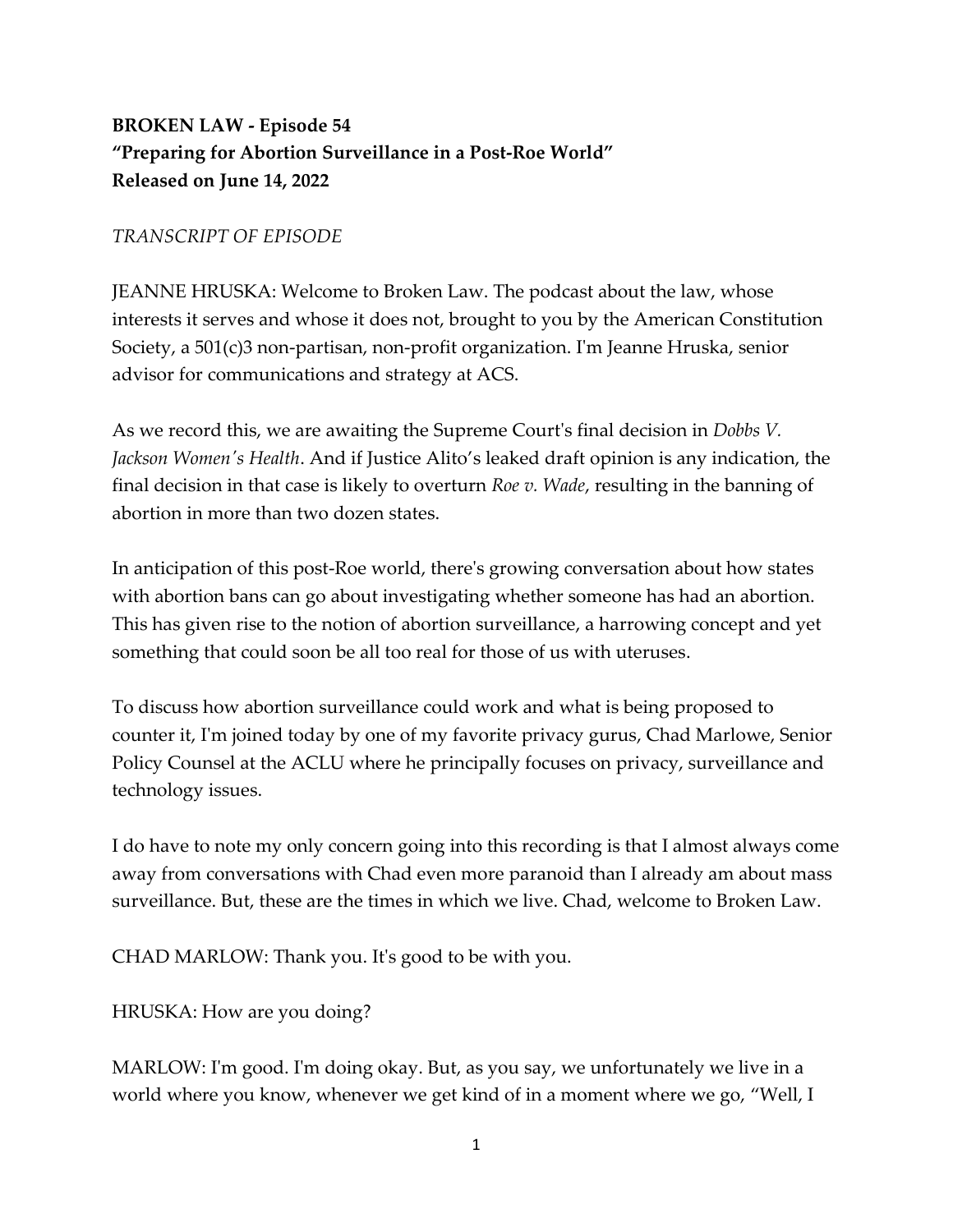guess this is about as bad as it can get," the world kind of doubles down and certainly the Supreme Court's potential overturning of *Roe v. Wade* would be such a dramatic and almost inconceivable moment for our country.

HRUSKA: So before we talk about abortion surveillance specifically, I want to just talk digital surveillance more broadly, because it's something that I think we're familiar with but we may not understand the nuts and bolts of it. The technology that enables abortion surveillance is not unique to abortion, and it is ubiquitous in our everyday lives. So, talk to me about this when we say digital surveillance? What are we talking about?

MARLOW: I would put abortion surveillance into two categories. The first is the technological surveillance of your data. And the second is the technological surveillance of you.

So, when we're talking about the technological surveillance of your data, you can think about anything that you put into electronic form kind of creates a print, where you know, outsiders, those who are authorized and those who are not authorized to get access to your information. And that really happens almost constantly in your daily life in the 21st century.

So you wake up in the morning, and you watch a TV show on your television on Hulu, and what show you watch is tracked by both the person who provides access to your internet and by Hulu or whoever the provider is who provides access to the show you're watching. Then you decide to go on the internet and read a newspaper and your internet service provider in that newspaper are going to know that you went to that newspaper, they're going to know what article you read. Certain trackers can even find out which particular paragraphs you hovered over for longer to know what you're thinking. The day goes by, you do your work, you shoot some emails to people well, if you're not using a secure email server, your emails can be tracked, both the fact that you're writing and sending them to someone, and in certain contexts, the actual contents. You then go online and order lunch. Well, now we have access to what lunch you ordered, which may not be that private, but now we know where you live because that's where the driver is being sent to. God forbid you take a break from work in the afternoon to go to a doctor's appointment. Well, if you get a ride share like a Lyft or an Uber, well now, we can use the data sharing that that company uses to track where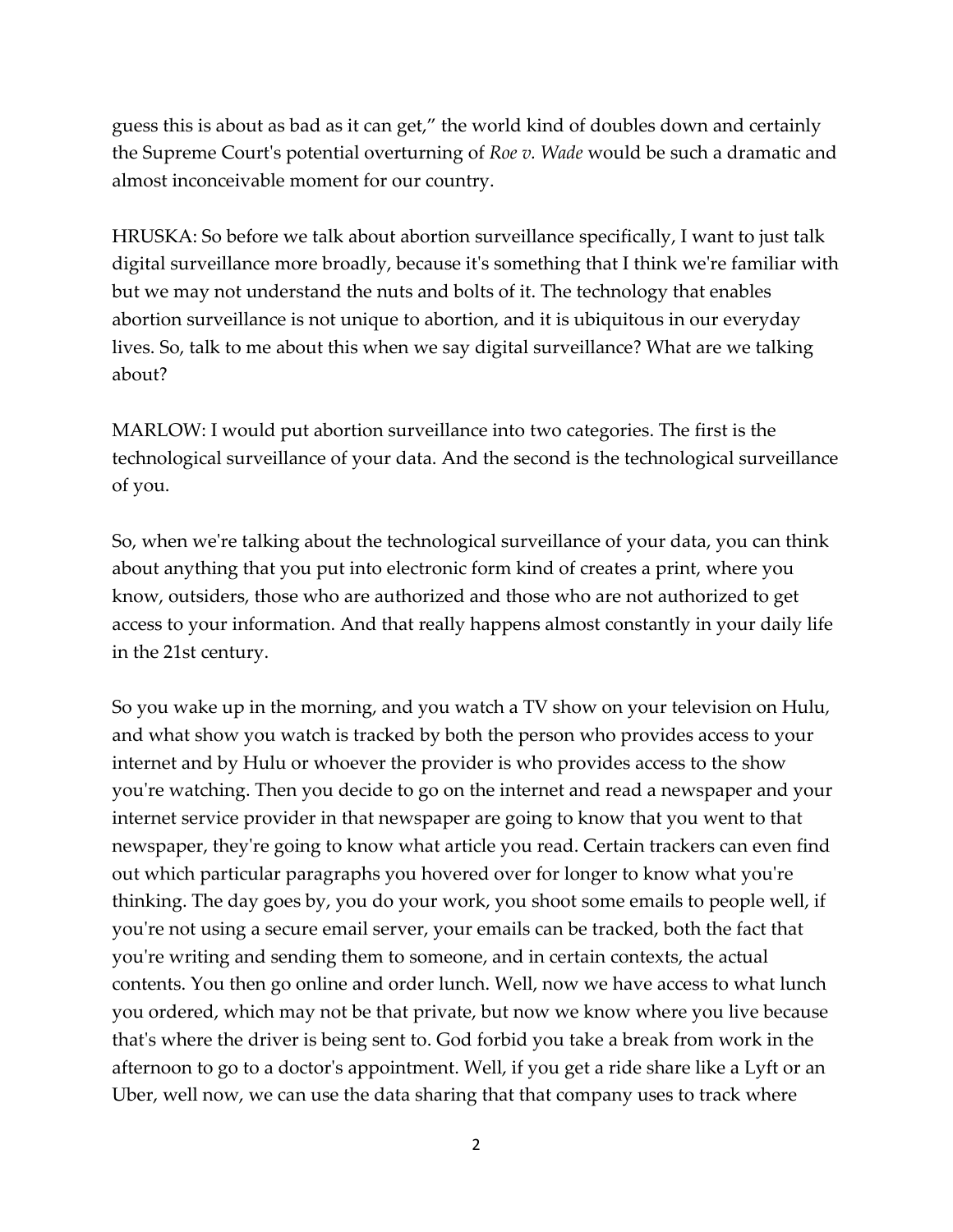you're going to know that you left your house at a certain time. You were at your doctor at a certain time. And if you happen to use a car coming back, we can estimate exactly how long you were at your doctor's office. You're then on the way home, you go on your phone, you send a text or you send an email, you do a little searching of Facebook and Twitter and Instagram. All of those things are captured online. It's almost impossible to share data from one person to another without it going through intermediaries. Again, be it your phone provider, the people who provide your internet access, your search engines, your actual web browsers, they all have the ability to track you.

The physical side of the tracking is with tracking devices or surveillance devices that are out in public. So, for example, your kind of standard surveillance cameras that are out there and watch where you go. If they have facial recognition attached to them, not only can they watch where you go, but they can identify you and who you're with.

HRUSKA: You mentioned standard surveillance cameras. We're used to thinking of surveillance cameras in association with specific parts of the world, for instance, in London or in parts of China. You literally can't take a step in London without being caught on camera. We don't think of surveillance cameras as ubiquitous here in the United States. So, talk to me about the breadth of camera coverage here. Increasingly I think of the Rings that people have, the doorbell Rings with cameras that people are putting on their front porches. Are those included when you're talking about surveillance cameras?

MARLOW: Yes, they can be. You could lump surveillance cameras into three categories, right? You have government surveillance cameras, which are ones that are actually operated by and watched by the government. For example, your local police department has cameras up around your city and your local Department of Transportation has red light cameras. Those are your government cameras. All the information captured by those cameras goes directly to the government.

The other two types include business cameras, where you have like a bank or a bodega, with security cameras.

HRUSKA: Private security cameras?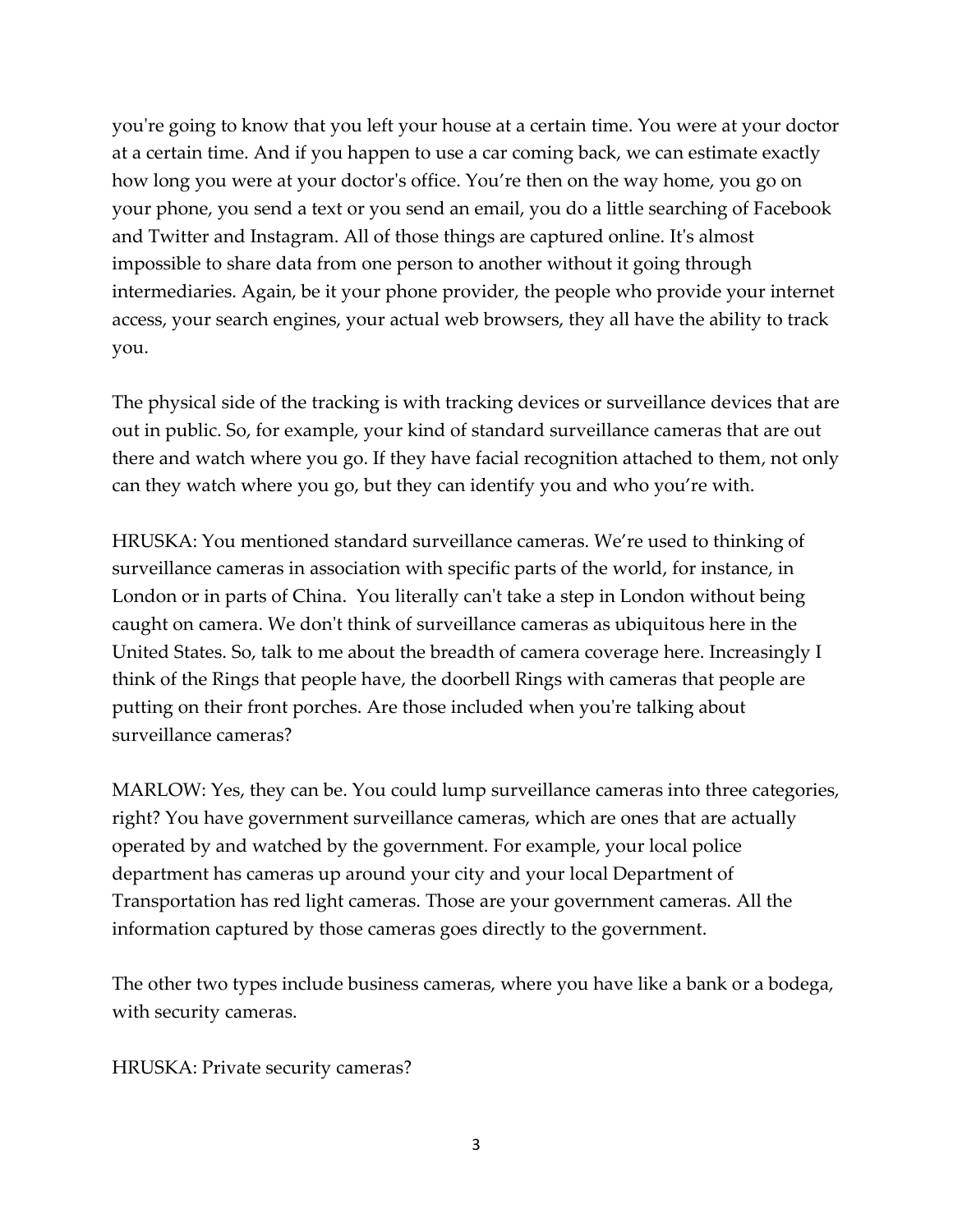MARLOW: Right. In most instances, the government doesn't have direct access to those, but they can go to a business owner and ask for it or they can get a warrant and get access to it. I'm going to put a little pin in that for a moment and return to that.

The third kind are your private, individual. or home surveillance cameras like ring. Again, those do not go directly to the government. They go to the homeowner, but the government can come and ask for the footage that you're filming. Now the reason why I say you put an asterix by the last two categories is there have been recent efforts by governments to incentivize people to give them direct access to your cameras.

One of the worst programs I'm aware of in the country is in Detroit, Michigan, where they have a program called Project Greenlight. And it's named for that because whoever enrolls in this program actually puts up a green light above their surveillance camera, but what they say to these business owners, which is so odd to me, is they say, "if you give us direct, automatic and even live access to your cameras, we are going to give you priority 911 service." I thought all 911 service was priority 911 service, but here, police will patrol your business area more often, you will be able to talk directly to the police on a regular basis to talk about your concerns. So basically, what they're doing is, they're pulling back services that they used to give to everyone and now just doling it out to those who will cooperate by turning their private cameras into government surveillance.

HRUSKA: You're paying for government response with your privacy. If you're willing to forsake your privacy rights, then we'll give you priority response to 911 calls.

MARLOW: More realistically, you're actually treating the privacy of others, customers of for instance, who are not getting a benefit by the way. So yeah, so there is an increasing effort by government. They also do this with Ring by the way, where Ring will make a deal with police departments. If police go out and try to promote the product, Ring will then share with them information on who buys the product. So it's easier to contact them when you're looking for information. So there's constant efforts to kind of break that line between government cameras and private campus.

HRUSKA: All right, two questions based off of everything you just said. The first one is: part of the concern here is how much data is captured without us thinking about it and without some folks even realizing it. Right? Every time you open an app on your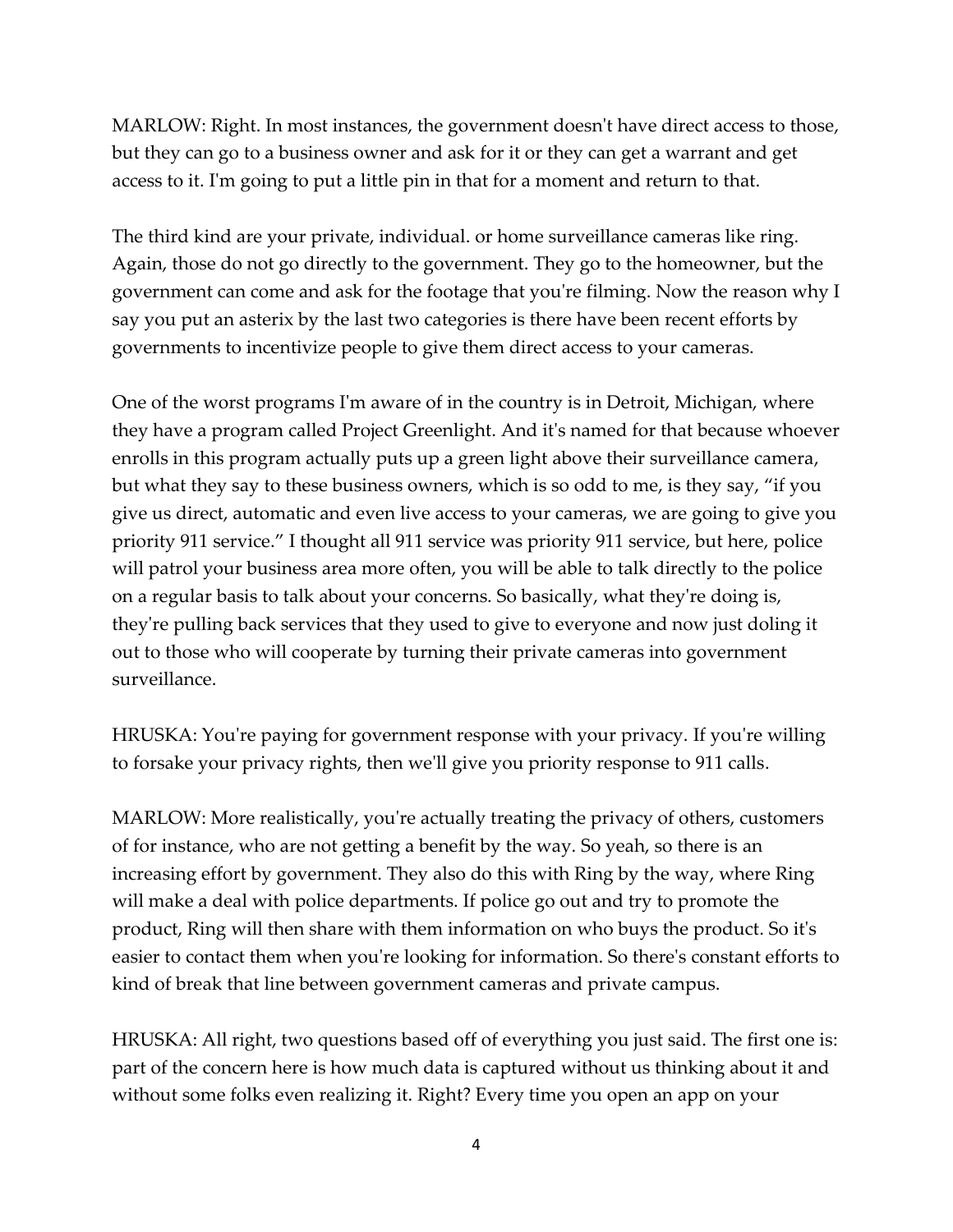phone, there is a record of that but I don't think most people open an app on their phone and think "what I'm doing right now is being tracked." If I have a private photograph in my house, I'm aware that I have it and when somebody walks into my house and looks at that photo, I'm aware that they're looking at the photo. With digital data, you do not know who all is looking at your data, because it's not in your physical possession. Is this making any sense?

MARLOW: Perfect. So I want to answer your questions. I want to start by explaining why I hesitate to answer this question. Surveillance is oppressive. When you feel you are being surveilled, it really inhibits your freedoms and your human rights as a human being. If you don't believe me, talk to people who lived in East Germany in the Cold War under the Stasi, talk to Muslims who live in western China nowadays, talk to Black Lives Matter leaders in the United States. So, this is going to hurt a little bit when I say this. But the fact of the matter is, you're being surveilled all the time. And you not thinking about it is the ideal situation for the people who are surveilling you, be it the government, be it companies who want to collect your data in order to sell you more things.

HRUSKA: They want you to be ignorant of what they're doing. They want you to not know about it.

MARLOW: Unfortunately, you know, into the category of people who now have to be scared is anyone seeking reproductive rights services in this country if *Roe v. Wade* goes away. Unfortunately, it's a little bit like, not to mix my metaphors, but it's a little bit like the Matrix when Neo takes, I have to get the right pill here because I'll offend people, when he takes the blue pill and then he sees everything, right? Unfortunately, people who are going to be in need of reproductive care need to swallow the blue pill, and we need to show them what the matrix really looks like, so they can protect themselves.

People need to understand what this surveillance looks like post-Roe. People need to hear the words to know how scary this is because if you get an abortion, you are going to be charged with murder.

 $HRI ISKA \cdot In some states.$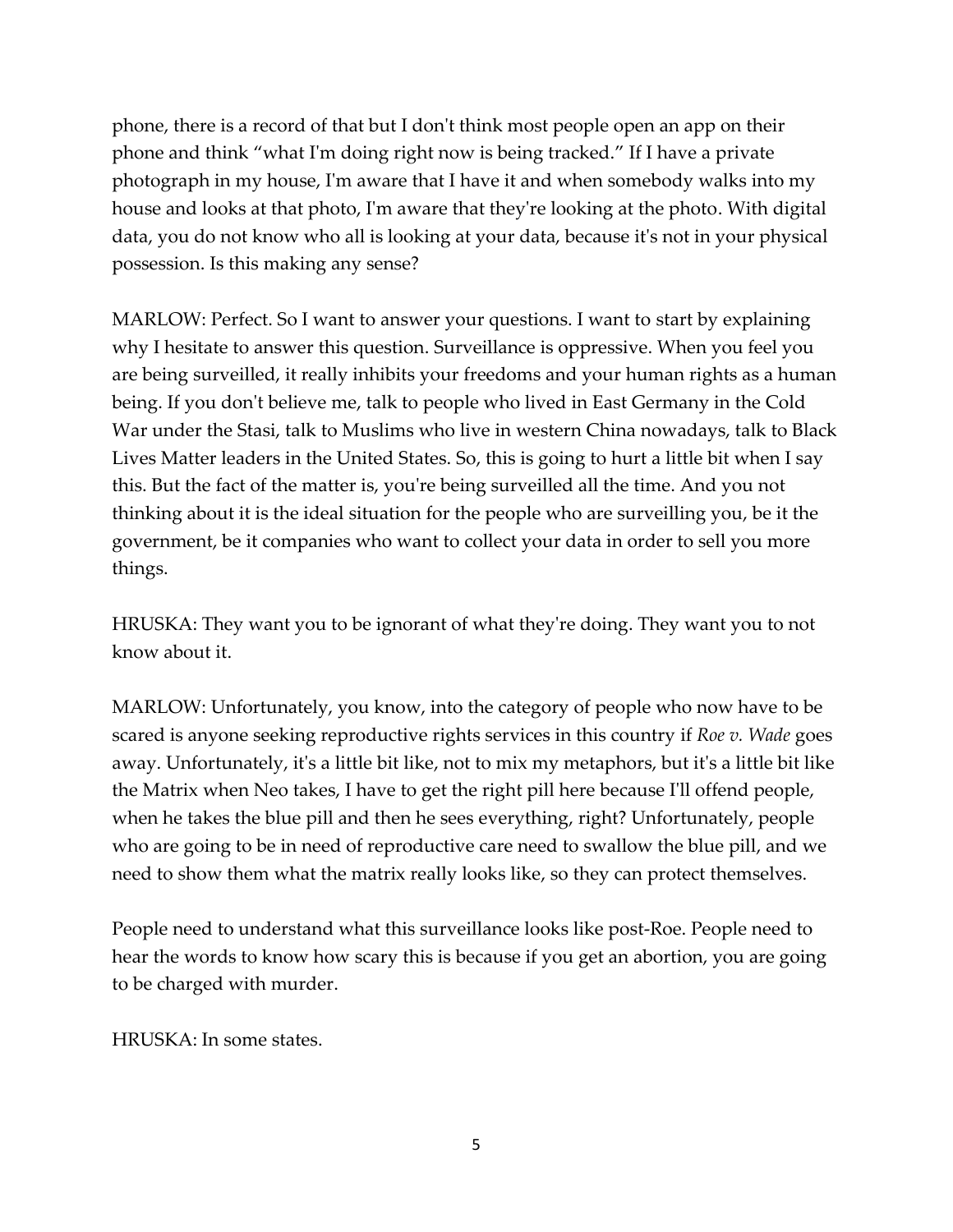MARLOW: Right, if you drive someone to a Greyhound bus station so they can travel to another state to get the abortion care they need, you can be charged as an accessory to murder. I mean, these are not a slap-on-the-wrist charges. These are life and family destroying charges. And so, people unfortunately, in the world we're moving into, are going to have to learn to reflexively protect themselves. Because one mistake could be the difference between you know, your liberty and being in prison.

HRUSKA: One more question about everything that you talked about in the beginning and that is the motives of the people collecting the data. You started off by talking about Hulu. And when I think of Hulu, I don't think of a malicious company. I don't think necessarily of a progressive nonprofit, but it's not the same to me as Facebook or some companies where I'm cringing at the amount of data that company may have on us. So I want to make this distinction. Some think, "Yeah, someone knows what I watch, not a big deal. Who cares?" Why is that the wrong mindset? If you know, Amazon knows this about me and my weather app knows that, who could be accessing all of that information other than the company in question.

MARLOW: So first of all, just to be fair, I'm not picking on Hulu, I'm just a customer.

HRUSKA: Right. I say Hulu only because you brought it up earlier. The same could be said for Sling, for your internet service provider.

MARLOW: Right, any one of those companies. There's many reasons we should be concerned about who has our data. One of which could just be, you know, embarrassment about wrong assumptions, right? Like, I decided to binge watch Sex in the City, and suddenly I get advertisements for sexual enhancement devices and bars, right. They can over assume things.

But more troubling is that it does not take a lot of data points to be able to predict the thinking and behavior of a human being. Now that sounds odd, right? But understanding 25 key facts about Chad Marlow is going to enable these companies to predict with really almost stunning accuracy, my interests, behaviors, and choices in life. Knowing what shows I like to watch on TV, knowing what advertisements I fast forwarded through, versus I actually watched. Knowing what time I watch TV says what time I'm home, what time I leave the home. There's a lot of information that can be gathered from that and so each individual data point seems very harmless, but the more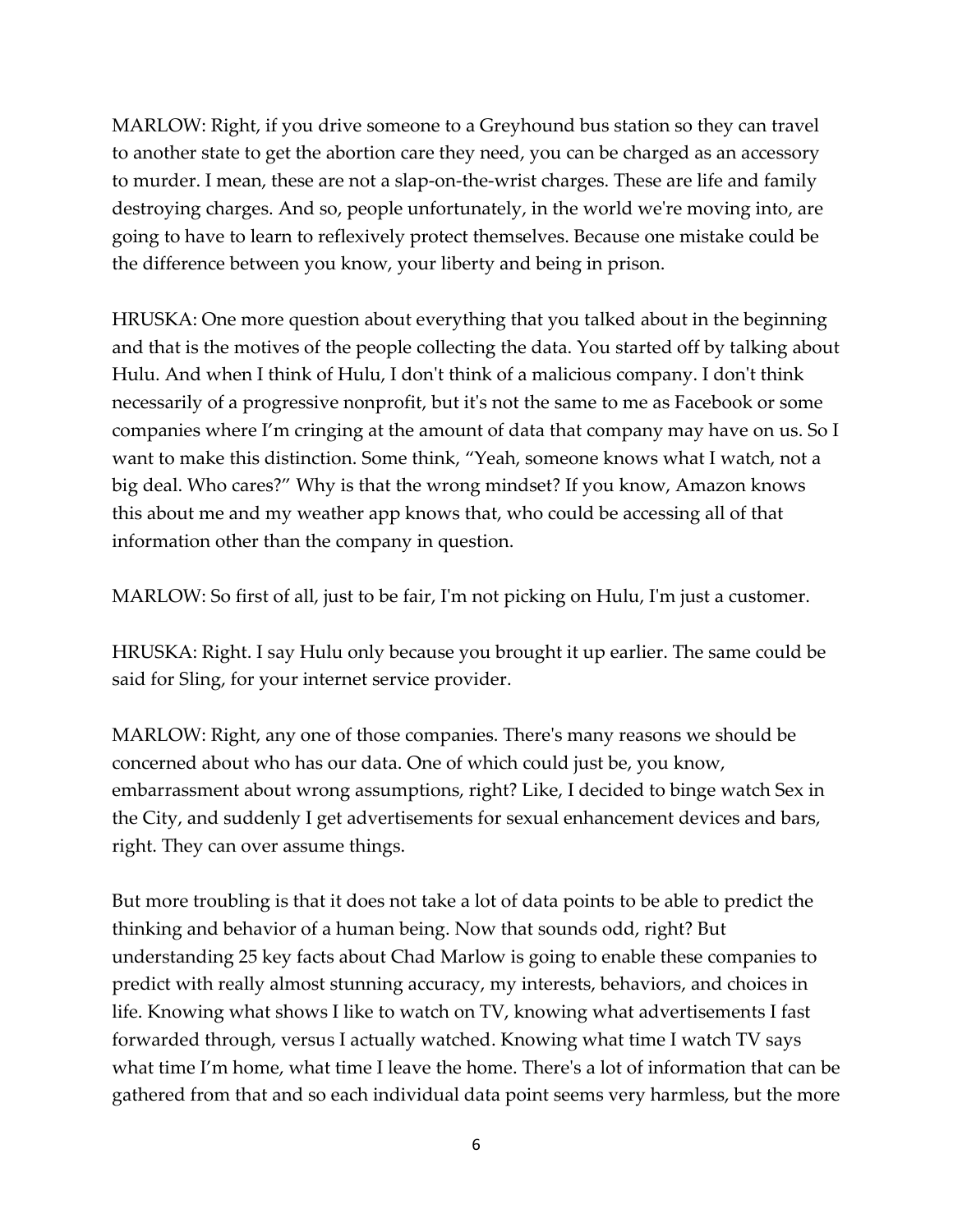of them that you collect, the more it gives this incredibly intimate, personal and shockingly accurate portrait of who you are at your essence as a human being.

HRUSKA: And I think this gets to one of the other, really malicious factors with digital surveillance, which is the sharing of your data. Again, my birth certificate is here in my condo, I have one copy of it. If I were to hand it to somebody- Yes, I could make photocopies of it, I could scan it, but in its physical form, I have only one copy of it. I can generally control whether it's going to get duplicated and shared or whatnot. Hulu? I have no idea what it is doing with all the information it knows about me. Again, we're not picking on Hulu for other any other reason than Chad mentioned it. You could use any digital company. They possess a copy of my data, and they have no obligation to inform me of what they are doing with my information, which means they could be selling it, they could be sharing it with the government, and I would have no idea.

MARLOW: If you think about what Hulu does, right? Hulu is not in the business of providing me with television services. It's in the business of making money. Television services are the way it makes money. Well, you know what is worth even more than the television.

## HRUSKA: My data!

MARLOW: That's right. If I decide I want to watch *Laverne & Shirley*, perfectly good program, Hulu will make money off of my subscription and off of the advertisements they show me, but they get that money for that month, they get it one time. But the data they collect, they can sell that over and over and over again to people. They can also use it to tell their advertisers, "Hey, you know what, if you're looking for a 50-year-old man who lives in New York City? Boy, have we got someone for you."

HRUSKA: I think Facebook is an even better example of this because you can target ads on Facebook, and you can target who sees an ad based on almost every category you can imagine: age, gender, location, occupation, all of that. And so, the more Facebook knows about you, the more valuable you are because it allows people paying Facebook to target you with advertising.

MARLOW: That's painful to say because some of that advertising targeting is done in very inappropriate ways. So for example, if I'm selling homes in a white neighborhood,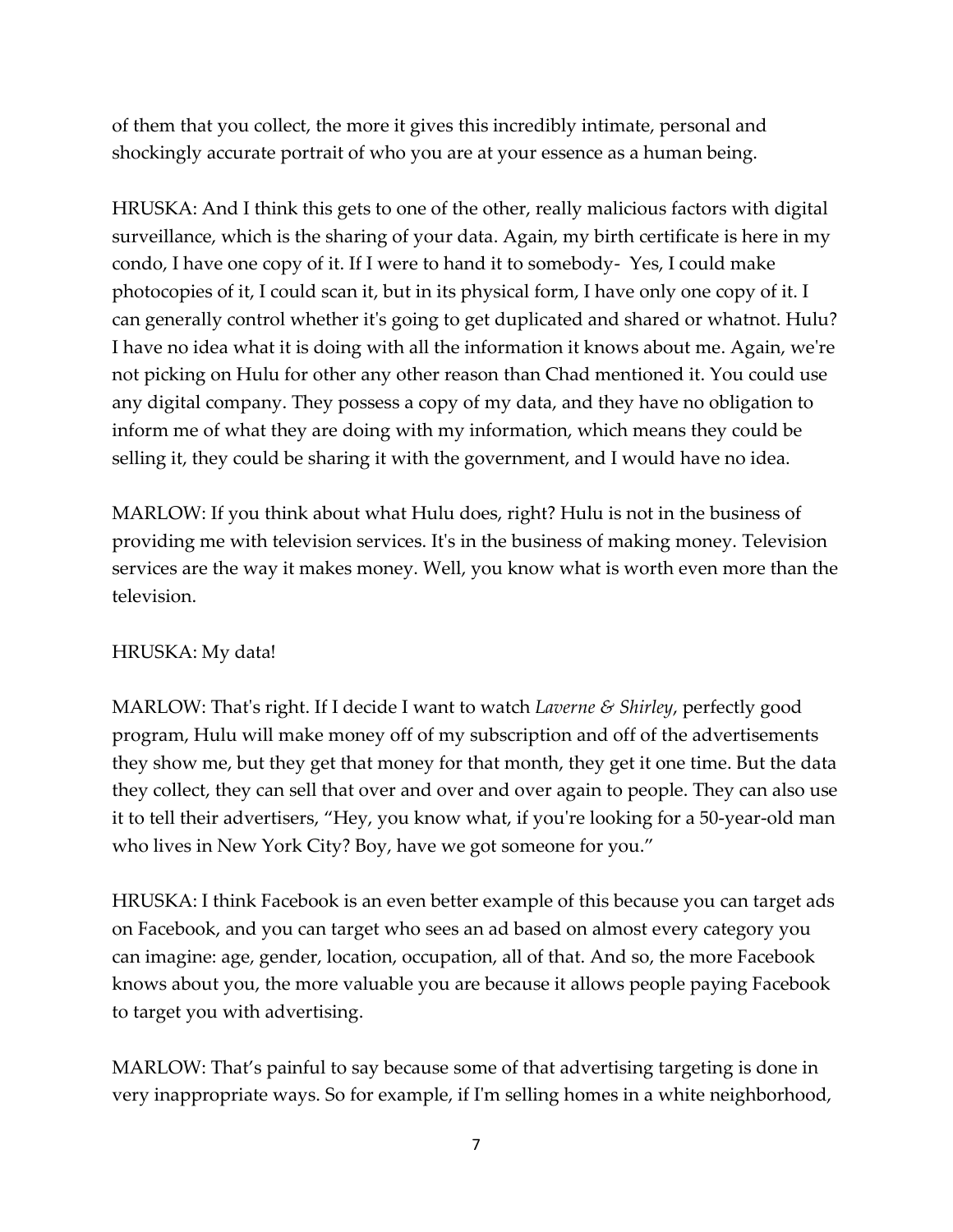well, I'm not advertising to non-whites. If I'm offering variable rate, high-interest mortgages that I think will only be appealing to people with bad credit, right? I target people with low income, right? I use stereotypes, right? And I say, "Well, heck, let's target Black and Brown communities as well." And so, yeah, there's many many layers of problems with collecting your data, and then, you know, using it to target you. And by the way, it's very important to know all of this is done without asking your permission. And the reason they don't ask your permission is they don't want you to say, "No." So they don't ask and they fight efforts tooth and nail that would require them to ask your permission, which is kind of odd, because it seems like, at a minimum, a basic courtesy but I guess, you know, looking for basic courtesies in 2020 is like looking for a four leaf clover. Good luck.

HRUSKA: I want to address one last question. Before we get into the specific topic of abortion. And that is to address what you and I have heard so often when we talk to people about privacy, which is this notion of "I have nothing to hide." "Why do I care who sees my data?" I hear this all the time, and it makes me cringe. Address that issue, why should people care even if they "have nothing to hide."

MARLOW: So privacy is not about having something to hide. It's not about doing something bad and not wanting to get caught. Although we will be soon shifting to abortion where unfortunately, that is going to be considered something that's bad and illegal, but let's stand back from that and look at different things.

There's two kinds of ways I break up this discussion that resonates with people. You can have someone who is extremely private, who just simply doesn't like sharing information about themselves, and they are going to have a certain standard of privacy, and they, if empowered to do so, will take privacy as far as they can. Let's look at other extreme, Kim Kardashian. People think Kim Kardashian has no interest in her own privacy whatsoever. She puts her entire life online, right? That's not true. Many years ago, Kim Kardashian was at a hospital, I believe in Los Angeles, and someone who worked at the hospital took a picture of her medical chart and posted it online. She flipped out, rightly so. Now you're thinking, Kim Kardashian flipping out about her privacy? Yes, it's just her line is at a different place than yours might be. There's nothing illegal about going to a hospital when you're sick. And it's not that she's actively thinking, "I need to hide my medical records," but she doesn't want them published online. And so, we need to understand that people need to be empowered to decide for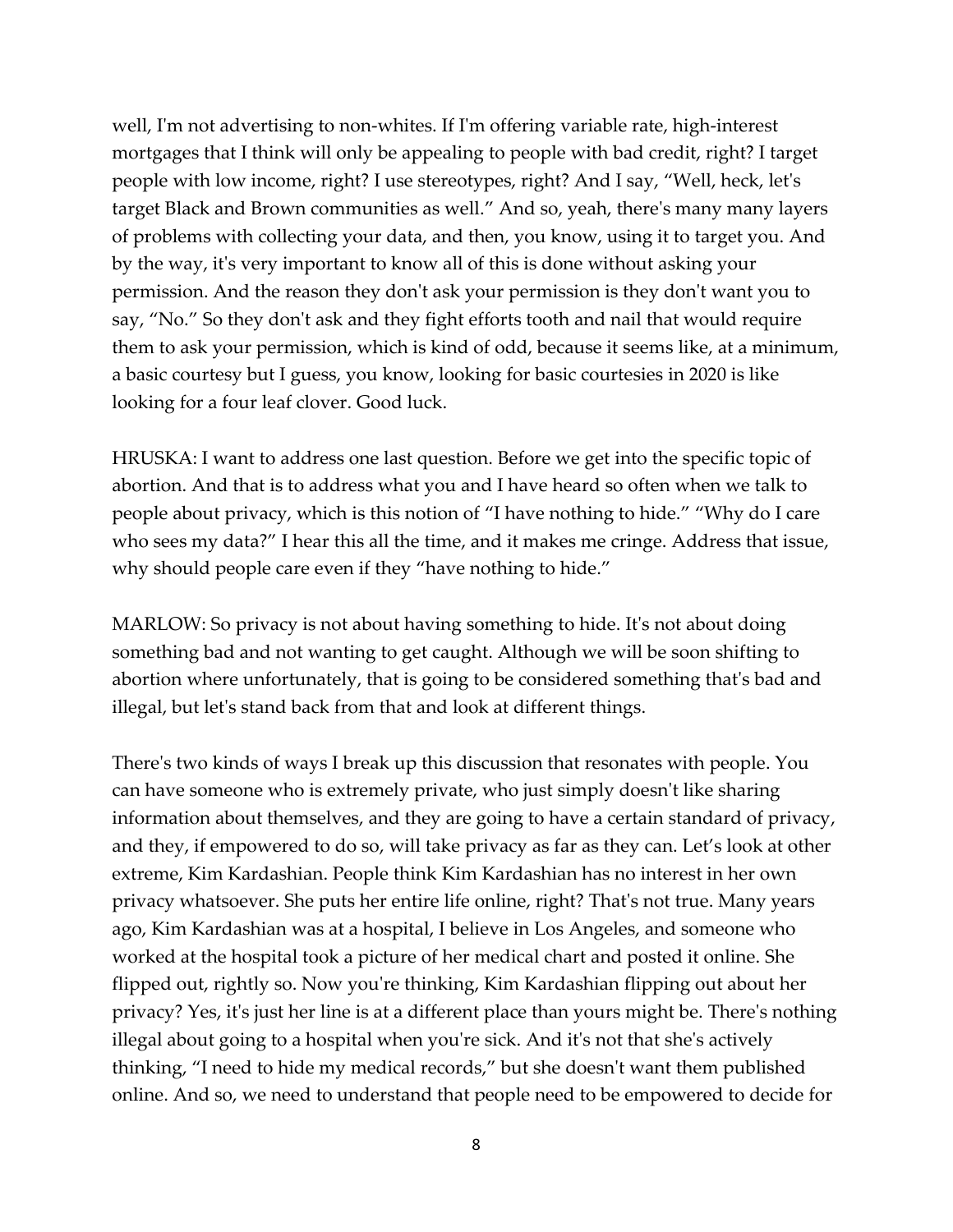themselves. You know, it's not a question of where that line falls on doing things that are bad or having something to hide, but just people's own sense of self and where they are comfortable sharing and not sharing information.

More specifically, two examples come to mind. You have a bunch of kids in high school who have a day off, they decide to all go to the beach together. They're in their bathing suits. They're having fun. They want to post those pictures on social media, but to their private accounts. They may not have a problem with their friends seing those pictures, but maybe they don't feel comfortable with their teacher seeing them in a bathing suit. Being in a bathing suit on the beach is probably the polar opposite of doing something wrong. Right? If you're in a ballgown at the beach, that's a little odd, but there's nothing wrong with wearing a bathing suit. But they still may not want their teacher or and school administrators to see those photos.

Similarly, you could, after a long week of work, you could go out with your work colleagues, and you could decide to go to a bar and drink alcohol or if you're in one of the 19 states where it's legal, you could use cannabis products. Someone grabs their phone and films it, and you're a little bit stoned or drunk or not at your best. There's nothing wrong with doing that. We're talking about legal activities, but you may not want your employer seeing videos of you in that condition. Again, it's not that you had something to hide per se, it's just that there's a group of people you're okay with seeing that and a group you're not, and you should be able to draw the line.

So that's what privacy is really about. It's about being able to draw that line where stuff is either totally private, semi-private in what you share with a small group, or public where you really don't care who else sees it. And it's those gradations of opinion and the ability to effectuate them, where the privacy discussion really is most centered.

HRUSKA: That's a really good pivot point to talk about abortion surveillance specifically, because this notion of "I've done nothing wrong, I have nothing to hide," also presumes that the law is going to stay the same. On Tuesday, I've done nothing wrong. If on Wednesday, *Roe* is overturned and suddenly abortion is banned in your state, what is deemed right and wrong has suddenly changed. And what you may think of as private may suddenly change. Your visit to Planned Parenthood was absolutely fine yesterday. Suddenly it's going to be suspicious activity in states with abortion bans. And this is part of the reason I grimace when people say, "I have nothing to hide." You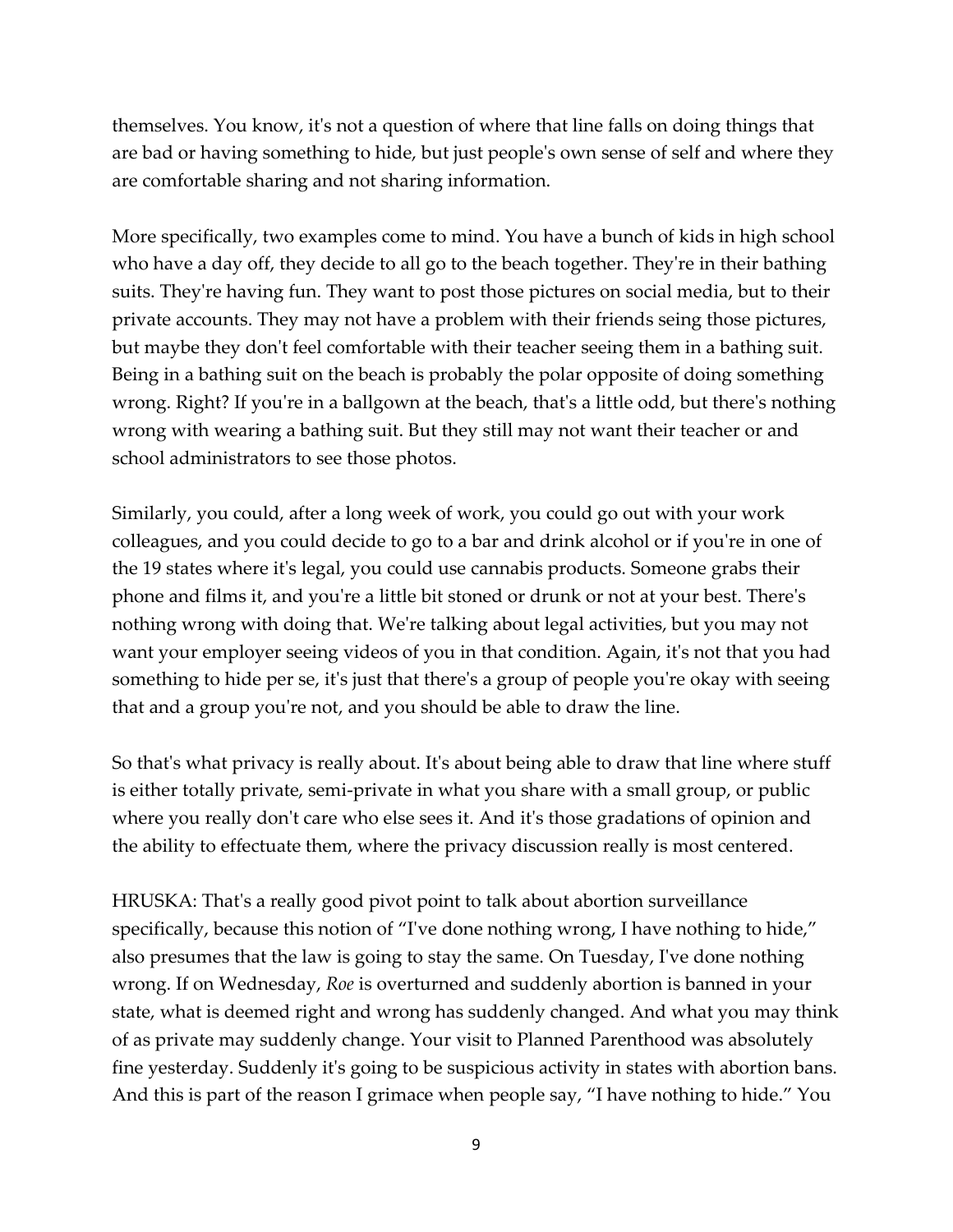don't know what's going to happen tomorrow. And the information that you are volunteering today may be relevant tomorrow.

MARLOW: Yeah, it's a fact of life that everything that is illegal, is not wrong. And everything that is legal, is not right. And I can tell you, it is absolutely my personal view, and it is absolutely the ACLU's personal view that no matter what the Supreme Court says about *Roe v. Wade,* no matter what laws states may pass, getting reproductive care is not wrong under any circumstances. And it is going to happen regardless of the laws, although it's going to entail a lot more risks and so you know, even your own standards of decency and morality may not line up with what the law tells you it is. And, I'm not advocating for people going out and breaking laws willy nilly without considering them, but there are certain laws that are going to be immoral, and I think that the idea of turning women and other people who seek abortion care from human beings into incubators is sick. There's no other word for it. It's sick. And you know, if I was more eloquent, I would certainly call it antiquated.

HRUSKA: I think sick is the appropriate terminology. It's grotesque. It is inhumane. It is so, so wrong, which is why I think it's so important to talk about this concept of abortion surveillance because this is the world that we may soon live in. So we've just talked at length about digital surveillance, talk to me now about how that is used for abortion surveillance.

MARLOW: So, the challenge with abortion surveillance is- The way that I think about it is that there's two tiers of abortion surveillance. The first one is the surveillance that enables law enforcement to identify you as someone who either got an abortion or assisted someone getting an abortion. They don't need to prove anything, they just need to get enough to establish probable cause that you engaged in the activity. Now, the reason that is important is once you establish probable cause that a person has broken a law, privacy gives way to a judicial warrant process in which they can completely invade your life to look for evidence that you've committed a crime. So where abortion surveillance in the first instance is so troublesome is in the establishment of probable cause.

I'm going to give you two examples where abortion surveillance could be used to find probable cause. The first is period tracking apps on your phone. If you are using a period tracking app, and you are diligently putting in when your period starts every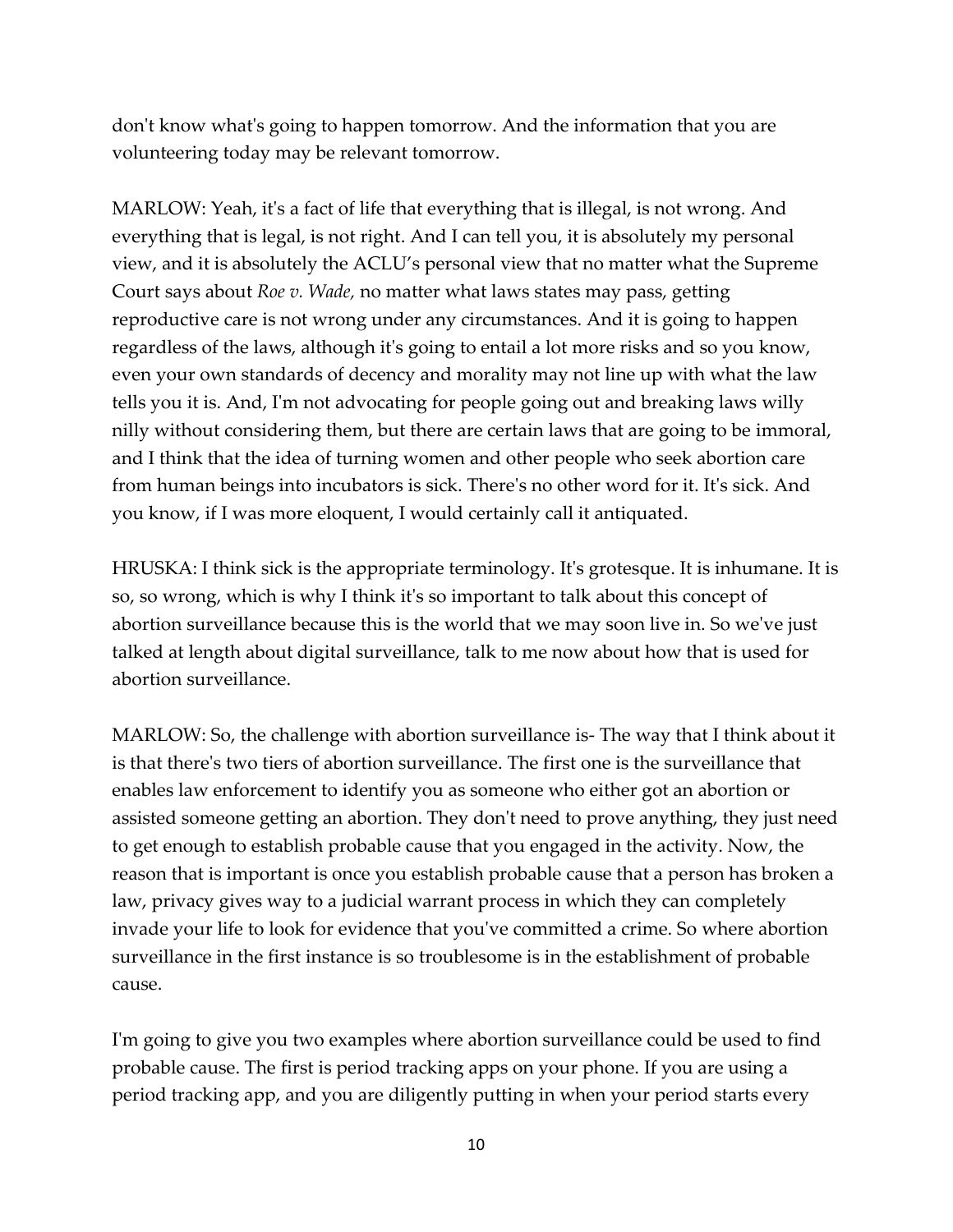month and then it stops for two months, and then restarts, is that standard enough to establish probable cause that you got an abortion? I don't honestly know, but three months, four months? Yeah, maybe now it is. And the information you are entering into your app on your phone means that the government could go to that company and say, "Can I take a look at that?" Or if that information is sold to third party data brokers, the government can go and buy it, or they could buy it directly from the app. If the app doesn't promise you to keep your information secret as a condition of using the app then they haven't promised to privacy. And they can go ahead and sell the data. So that's one way.

Another way is with something called a reverse location warrant or a geofence. And basically, what that does is it uses plot points on a map, like GPS coordinates to draw a fence around a geographical area. Now this can look like a square or rectangular, or it can look like a gerrymandered congressional district, depending on how many plots you put in the map. But imagine that the government decides that they want to draw-Let's say you live in Georgia, which outlaws abortion completely, but Florida doesn't. And there's a Planned Parenthood right across the border in northern Florida. The authorities in Georgia could set up a geofence around the Planned Parenthood in Florida, and see how many people go there and when they get the information back that identifies them, see if any of those phones have Georgia area codes, and then start investigating those people. So it's all these little data points that you generate, that can actually create what law enforcement needs to really directly target you for criminal prosecution.

Let me give a shout out for a federal bill that's out there, Ron Wyden sponsored it, called the "Fourth Amendment Is Not for Sale Act." And that contains a provision in it that says the government cannot buy your data without a court order giving them permission to do so, basically a search warrant. This is critically important because right now, the government can say, "I don't have probable cause to get a warrant against this person." These dragnet surveillance geofence warrants or reverse location where they can search for everyone who's searched for Planned Parenthood on the internet and do the same thing. Or if they can't narrow the person down that way, they'll just go and buy the data. And so you know, simple common sense laws like that, that don't allow the government to use money to get around your constitutional rights are extremely important.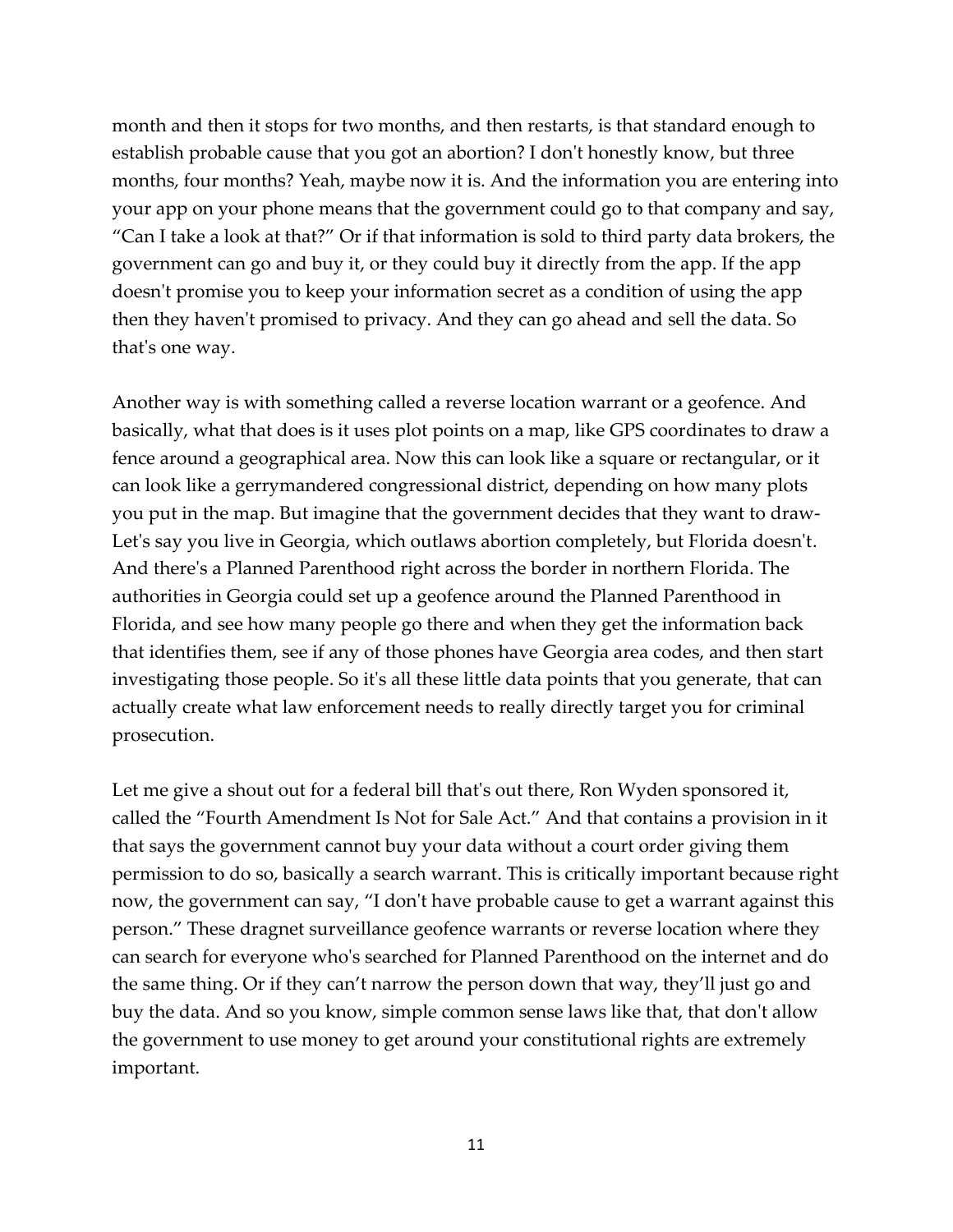You think about these reverse location warrants. If you look at Google, and again Google is just one company, it very recently released data on the reversal location warrants, and I believe it was 2018, 2019 in which they got them. These warrants are becoming a very popular police tool. And nationwide, police organizations are actually telling police departments, "Hey, are you aware how to do these things? Here's how they work. Here's how you can get them." I have seen states where the year-over-year increase in the number of these warrants was 500 percent, 1,000 percent, 2,000 percent. They've absolutely skyrocketed. The ACLU is trying to work to pass laws in states to outlaw the use of these warrants, but until we get there, you just need to be aware that Google is receiving these things, and by and large, unless the companies are selling your data, they don't want to turn your data over. But Google is not going to refuse to abide by a valid warrant. It has to do that.

So, unfortunately, I think that the best lesson for consumers is: don't count on anyone else to protect your privacy. You need to do it. You need to take the steps; you need to make the choices. I think engaging in privacy protected practices on a daily basis is the best thing to do for yourself, so you don't forget to do it when it's really important. I mean, it's kind of like shutting the ringer off on your phone all the time and then it's already off when you go into a movie theater. If somebody is going out to seek abortion care in a state where it's illegal, there's a lot of things they need to do, but better yet, adopt those practices into your daily life now, protect yourself now, and then you won't have to worry about missing a step when literally your life is on the line.

HRUSKA: We are going to get into what people can do other than going off grid. But one question I'm thinking of with Texas, where abortion is effectively banned right now. The way Texas has done this is to empower vigilantes to enforce their abortion ban. This is a notion that we're seeing other states trying to copycat. What about situations like that, where it's not the government that might be tracking your every move, it's private citizens who might be staunchly opposed to abortion and think it is their duty to go out and find people who are pursuing abortion care?

MARLOW: Unfortunately, I shouldn't say unfortunately, the Constitution protects your right to film in public. It's part of communicating and receiving information. And so, if private individuals want to go out and buy their own automatic license plate readers and sit outside of Planned Parenthood or buy their own drone with a camera and take pictures of people and then send those pictures to companies that are willing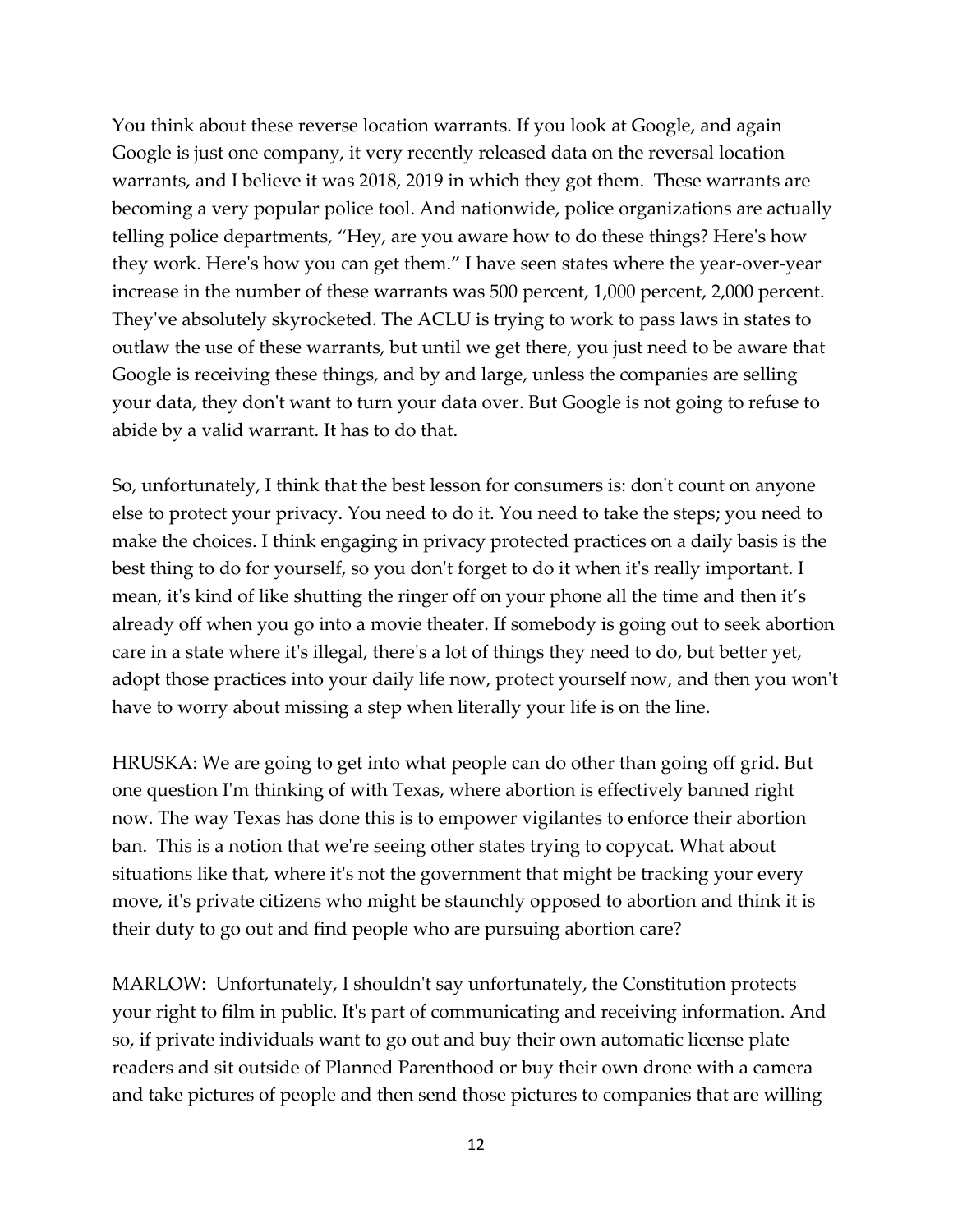to use facial recognition to identify people, they can go ahead and do that. And it's terrifying. So yes, if you're going to Planned Parenthood, get on a bicycle and put a ski mask over your face. This is honestly the world we're living in. Like, it's a real problem. But this is unfortunately the world that we're heading towards with abortion surveillance. There are even some states where, you know, they are using the concept of the bounty hunters and the state might actually give rewards to people. It's like- I live in New York City, for instance, anytime there's a shooting, the police put up a sign for Crimestoppers, which says they will pay \$1,000 if you can, even anonymously, let the police know anything about what happened. You're going to have Crimestoppers for abortion care, where the government is going to offer people money to turn over people who are seeking abortions. I mean, it's literally a dystopian nightmare.

HRUSKA: It is. It's very 1984 So let's talk about what –

MARLOW: More like 1684, but yes.

HRUSKA: True. Let's talk about what people can do other than throwing out their smartphones and moving to very rural Maine and living without internet. What can people in their everyday lives do to protect their privacy?

MARLOW: So, there's a couple of things that I would say before going into the specifics. I'm not regularly in the habit of advising people how to commit crimes and keep it covered up. Big picture, people should keep that in mind. I am not an expert in this. I'm not an expert in telling people how to commit a crime and get away with it.

So, if you are seeking abortion care, and you're in a state that prohibits it, you need to be excessively careful. Again, just to simply be a human being with basic human rights in these states, you're going to have to be exceedingly careful. Now, when we're talking about digital privacy. There are some things that people can do that will help, but I want to again be completely clear that these things are not going to be sufficient by themselves. But, for example, if you are on the internet, and you are doing a search for reproductive rights information, there are certain search engines that are far more privacy protected than others. And the one that I would suggest to people is called DuckDuckGo. I should say, by the way, I have no commercial or invested interest in these products, and they're not endorsed by the ACLU, they just happen to work. So. if you're doing a search for Planned Parenthood, go on Google and go to DuckDuckGo, or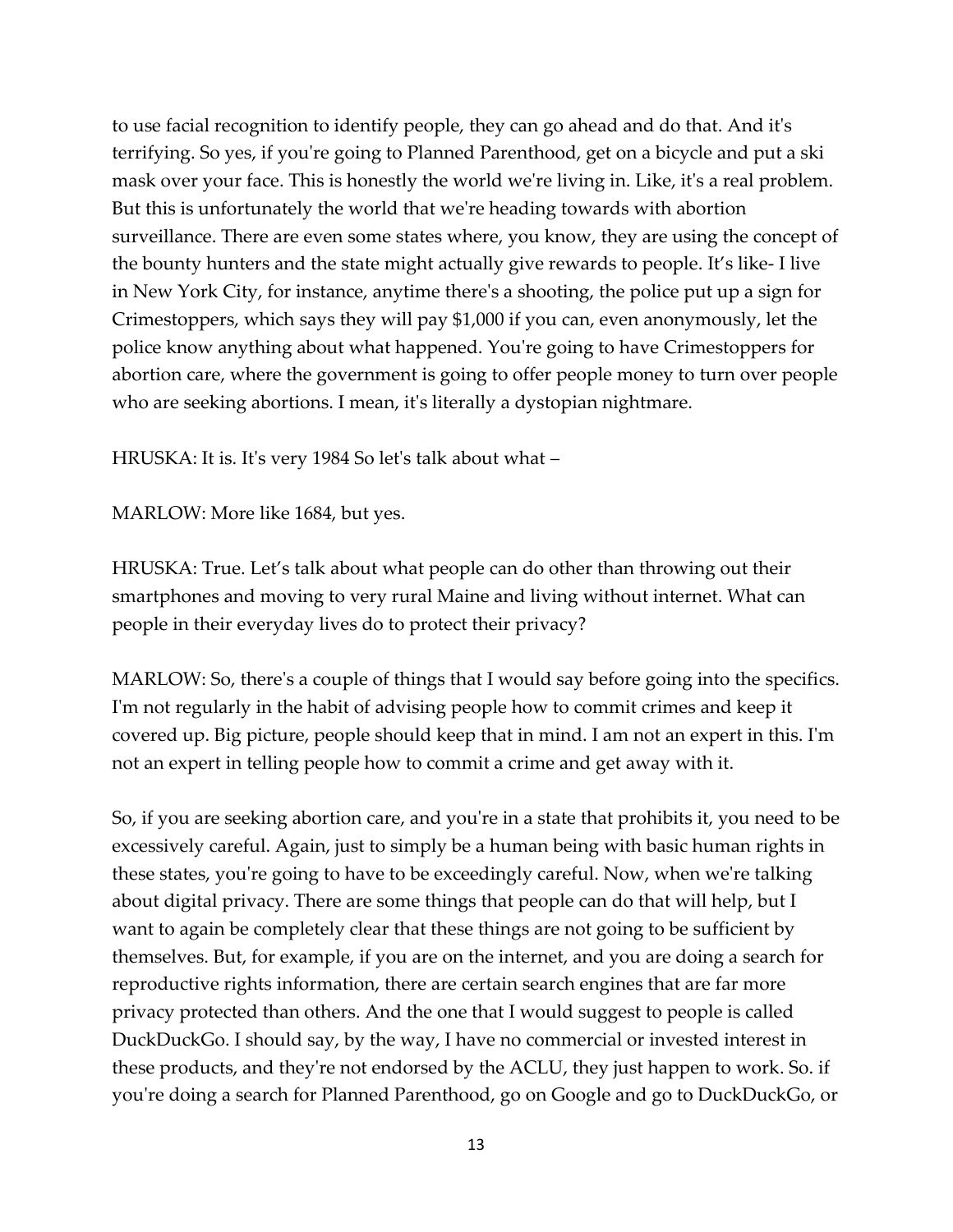put DuckDuckGo into your search bar and use that as your search engine instead of Google. And it will protect the information that you're searching for.

Instead of using Google Chrome, or Internet Explorer, which are actually your web browsers, they are not the search engine, not the thing you actually type in your search to find what you're looking for, but are actually the thing that connects you to a usable internet. It is easy to track you when you use Chrome and Internet Explorer. They can track what website you go to and how long you're on it. There is a free web browser called Tor, which is spelled T-O-R, that people can again download for free. And if you use that as your web browser, it will keep secret who you are and what websites you're visiting. So that's something valuable you can do.

If you are using Google or a Google account like gmail, you need to go into your location history and turn it off and your search history and turn it off. Similarly on your phone, either completely turn off location tracking services, or you can do it by application. You can either say never track me, or only track me when I'm using the app. But then you have to be very careful when you're using the app.

Two more things I want to suggest. One, don't post anything on social media that you don't want law enforcement looking at. Even if you think it's private. I'm going to counsel people against doing that, because people can trick you. They can use fake accounts to get access to information. Don't be stupid. If you go to get abortion care in another state, and you stop off at a really good diner and love the grilled cheese, for the love of God, don't post a picture of your grilled cheese sandwich. It will have metadata in it. They can track where you are. Definitely not a good idea.

And my last one, if you're planning to travel somewhere to get abortion care, do not use a GPS app on your phone that tells you turn by turn directions. Don't even go online and put it into Google Maps and have a printout. You're going to have to go old school, the old AAA school, print out the map with nothing on it, get yourself a highlighter and map your route. It's unfortunately just what you have to do to not leave a digital trail. That being said, if you want to wear a ball cap pulled down low, put on sunglasses, do that. Now is a great time to pull out your COVID mask while you're at it. You're just gonna have to take extraordinary steps. If you are traveling in another state, pay in cash, do not use your credit card, it can be tracked. The list goes on and on, and we couldn't possibly cover them all now, but you just need to think, anytime you do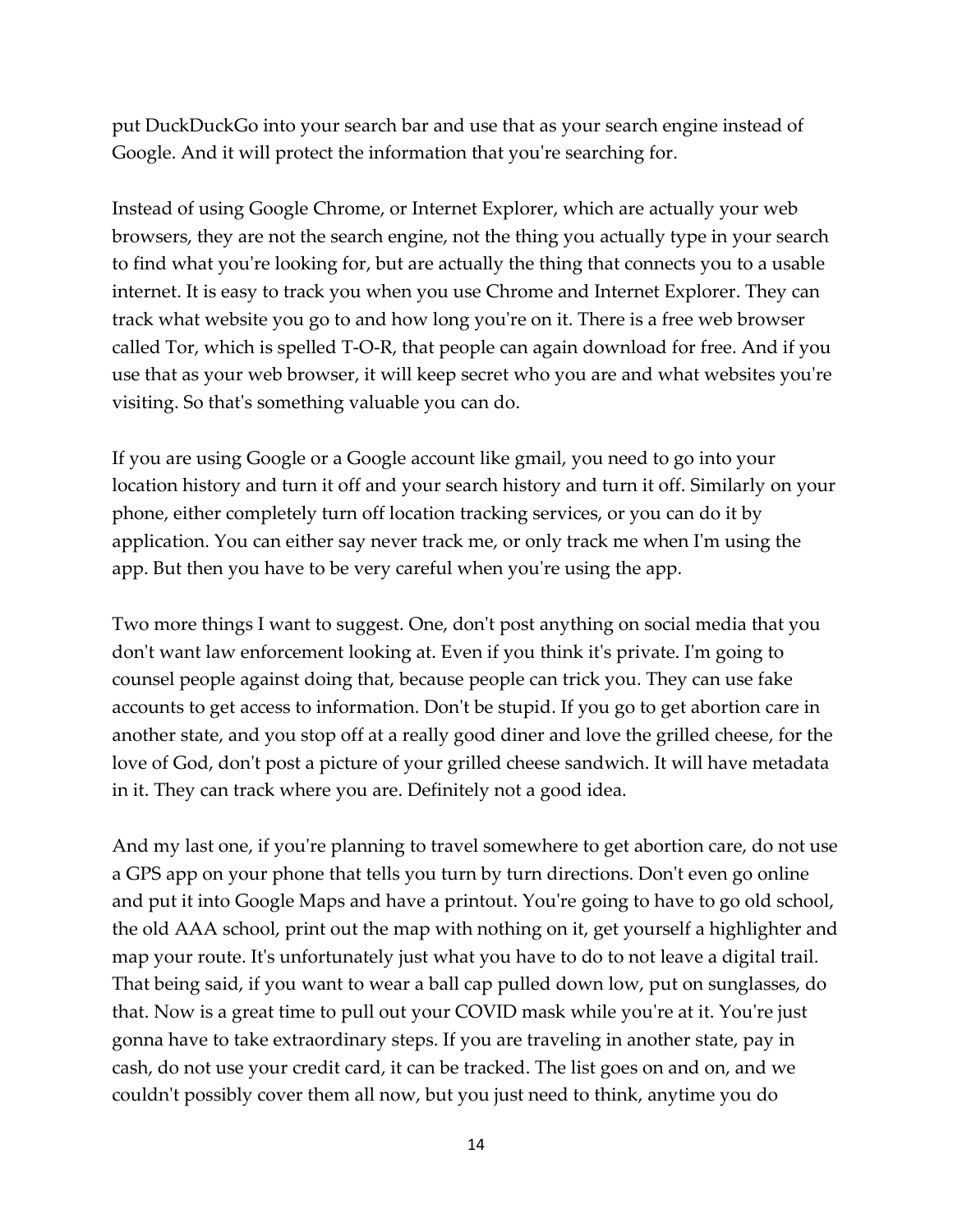anything that is electronic, that creates any sort of digital data, you are creating a risk. And so you have towind back the clock. I mean, for God's sakes, the Supreme Court's winding back the clock to the 1950s so I guess you're gonna have to do so as well. You need to do what you have to do to keep yourself safe.

HRUSKA: This is really helpful. Two additional questions with this conversation. One, I've been talking to a lot of friends recently about preparing for a post-*Roe* world and for those of us who live in states or in the District of Columbia where abortion will remain legal even if *Roe* is overturned, the question is if a friend calls you from a state where abortion is banned, are you ready to say, "come visit me. I will help you. We will access abortion care in my state or in in DC." And so this conversation is not just relevant for the people who are accessing an abortion. It's relevant for the people who are going to be helping their friend, helping their relative, helping their child, helping their spouse access an abortion The same rules apply?

MARLOW: Yes, that's 100% right. I mean, I would certainly be even more concerned if you were a friend living in a state where it's illegal, and it doesn't even have to be the same state. If you live in Mississippi and you're helping a friend in Alabama get an abortion, Mississippi may have a law that's going to ding you in Alabama. I have seen indications that some of these states are actually looking to extend their laws across their own borders. I have real doubts that that would hold up to constitutional scrutiny. but it shouldn't be the Supreme Court that ultimately decides that. Although I think the Supreme Court is going to have to consider ramifications beyond that. What if you have a conflict of state laws, right? If New York says it's legal, and another state says it's not, whose law rules?

HRUSKA: That will be one of the next considerations to be taken up because we're absolutely seeing states trying to prohibit their residents from accessing abortion care, no matter where they access it.

MARLOW: The bottom line is, in my opinion, and I think it's the right opinion, that all of us are citizens and residents of the United States before we are citizens and residents of the state that we live in, and your rights as an American citizen, or as someone who lives or resides in the United States trump whatever limitations a state may put on it. I think states are going to try to elbow their way into being as aggressive as they can. I think they're going to try to pass a national abortion law on the federal level. All I can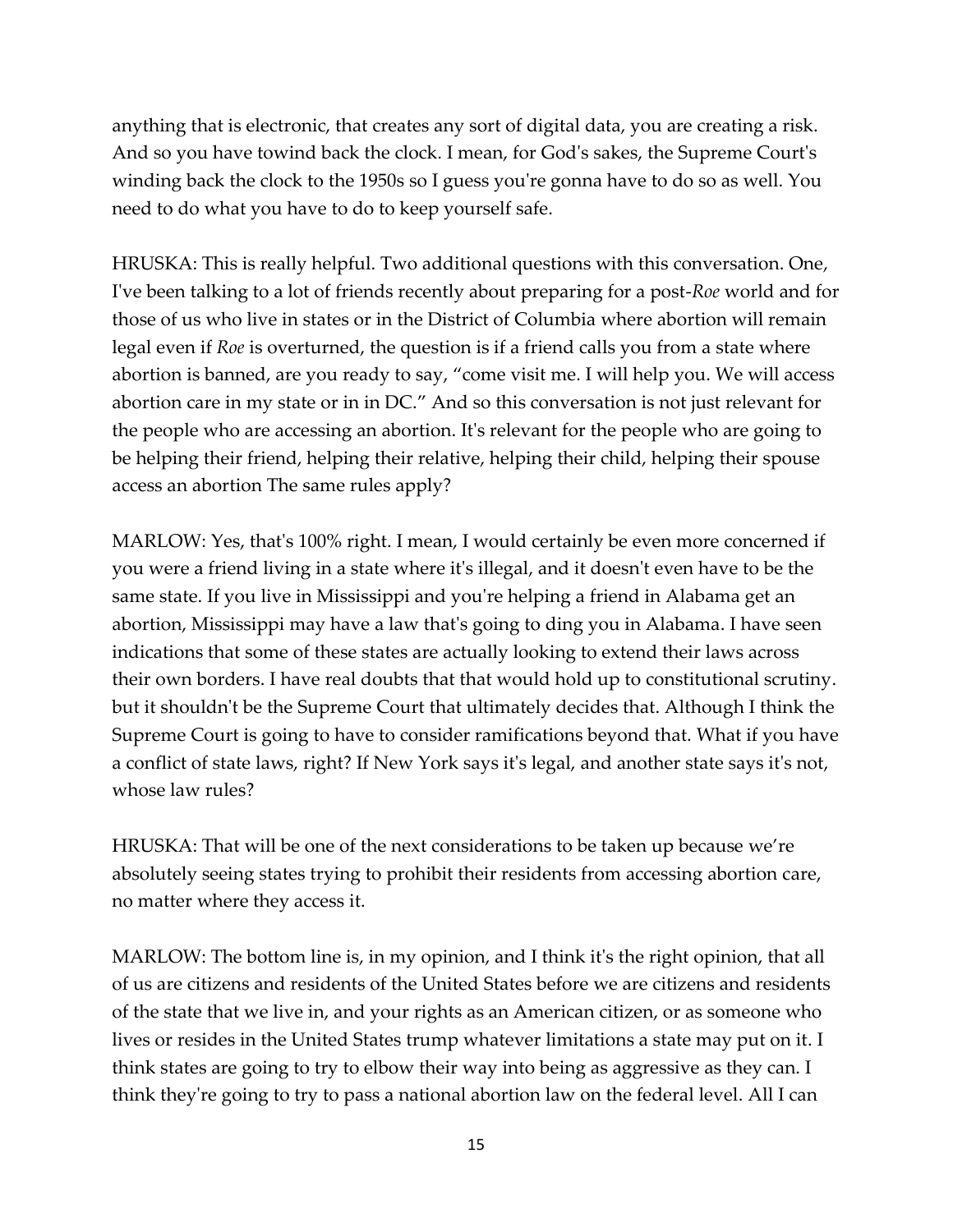say about that for certain, for absolute certain, is that the ACLU will bankrupt itself before we stop fighting laws like that. But at the end of the day, we all have to be exceedingly careful.

So, listen, if you're helping a friend from another state, what I would suggest to you is help them. It's a basic human right, but be careful, and I would even go so far as to say this: if you're in New York, and you help someone from Alabama get an abortion, you may want to consider not visiting them in Alabama after that point. Because I don't want to see someone get off a plane and be arrested on the tarmac. You can imagine Alabama going to a company in California like Google to get information about your location in New York or New Hampshire. That's what it's looking like Your state may not even get involved. So again, when in doubt, we have to be careful. This is just the world we live in.

HRUSKA: The other issue I want to address as we talk about post-*Roe* is this natural inclination to compare post-*Roe* with pre-*Roe*. There are a lot of differences. On the plus side, people have many more options when it comes to abortion care, including abortion pills. It's easy and safe to undergo an abortion at home using an abortion pill. But there are privacy considerations even with that, where you're not traveling to a clinic but you're still leaving a digital trail. If you're ordering something through the mail, there are still privacy implications for that in a post-*Roe* world. Can we talk about that?

MARLOW: When you order online, you can't pay in cash, right? So there's a digital footprint just from ordering it. If they're going to deliver it to you, they're also gonna have to know where you live. So even if you don't provide your name, even if you write Donald Duck as your name, you're still going to have to provide some sort of address. Even if you provide a box at mailboxes.etc, mailboxes.etc has your address so that they can bill you, so there are ways to track this. I'm not even certain that certain contraceptive methods like Plan B might not be outlawed. I'll call it what it is, these nuts might go after contraception.

HRUSKA: Oh, that's absolutely going to happen.

MARLOW: Where do you even stop with this insanity. So all of these things may become challenges in the future and unfortunately, anytime you order something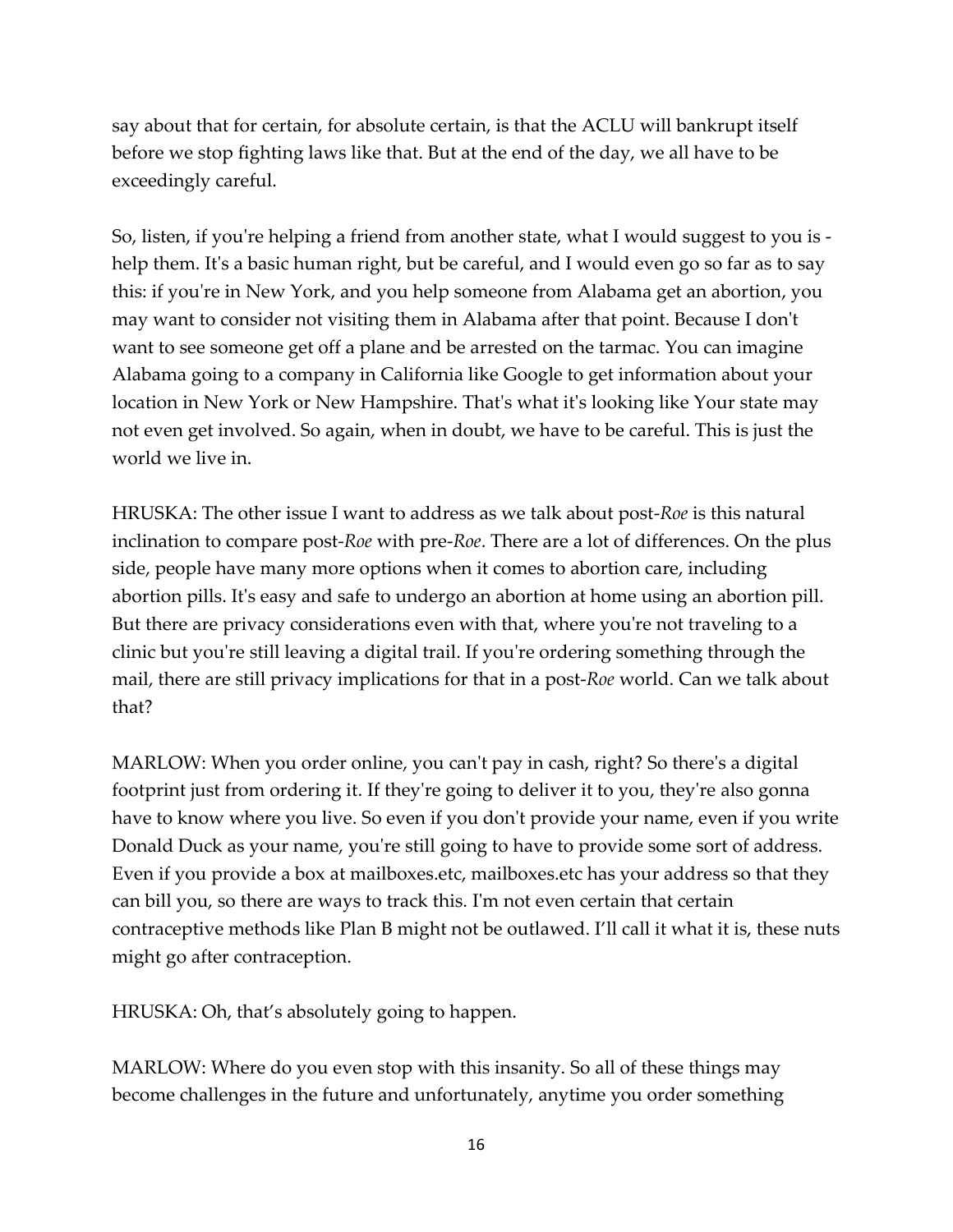online or you pay for it with a credit card, it is trackable. And that's just something you have to keep in mind. I would even tell people who think, "Oh, I'm so smart, I'll use crypto to purchase these things," crypto is far more trackable and traceable than people are letting onto or promoting.

HRUSKA: We do not have the time to talk about crypto. Oh, my goodness.

MARLOW: That's just the big picture, don't think that it is safe.

HRUSKA: Right. It's not the be all and end all. I do want to take a moment to make sure that we're not terrifying people to the point where they're afraid to access abortion care, because that, I believe, is partly what abortion opponents are hoping for. That it'll be so oppressive and so terrifying that people won't even try, that they're scared into compliance, into not accessing the care they need. After conversations like this, I am sufficiently terrified. I start thinking about how to get my tubes tied, and I get into a really, really dark place. Can we just take a moment to really underscore a point you made earlier, which is, if you need abortion care, if you need reproductive health care, you should access it.

MARLOW: Surveillance can be used as a route to identify and to punish, but what the greater cause of surveillance is, is to put people into fear. The number of people in East Germany during the Cold War who didn't even utter a word against the government because they were afraid is far more than the people who were actually prosecuted and jailed for doing so. That is part of what is at play here.

But I cannot sit here and tell someone whether they should risk their freedom in order to receive abortion care. That is a terrible and unconscionable decision that any person should be forced to make. But if it is any consolation, you can look at the data and look at the polls and know that a majority of the people in this country are behind you. They support you. They think what the Supreme Court is doing, both as a matter of policy, but even legitimacy, right? They're throwing *stare decisis* out the window. This is the only major reversal of a Supreme Court decision that I'm aware of that took away rights from tens of millions of people. It's just plain wrong. The ACLU is behind you. We will fight until literally we have not a penny left to spend to make sure that women have the right to safe and available reproductive care. We're in it with you. But at the end of the day, unfortunately, the greatest risk falls to the individual. And I would just preach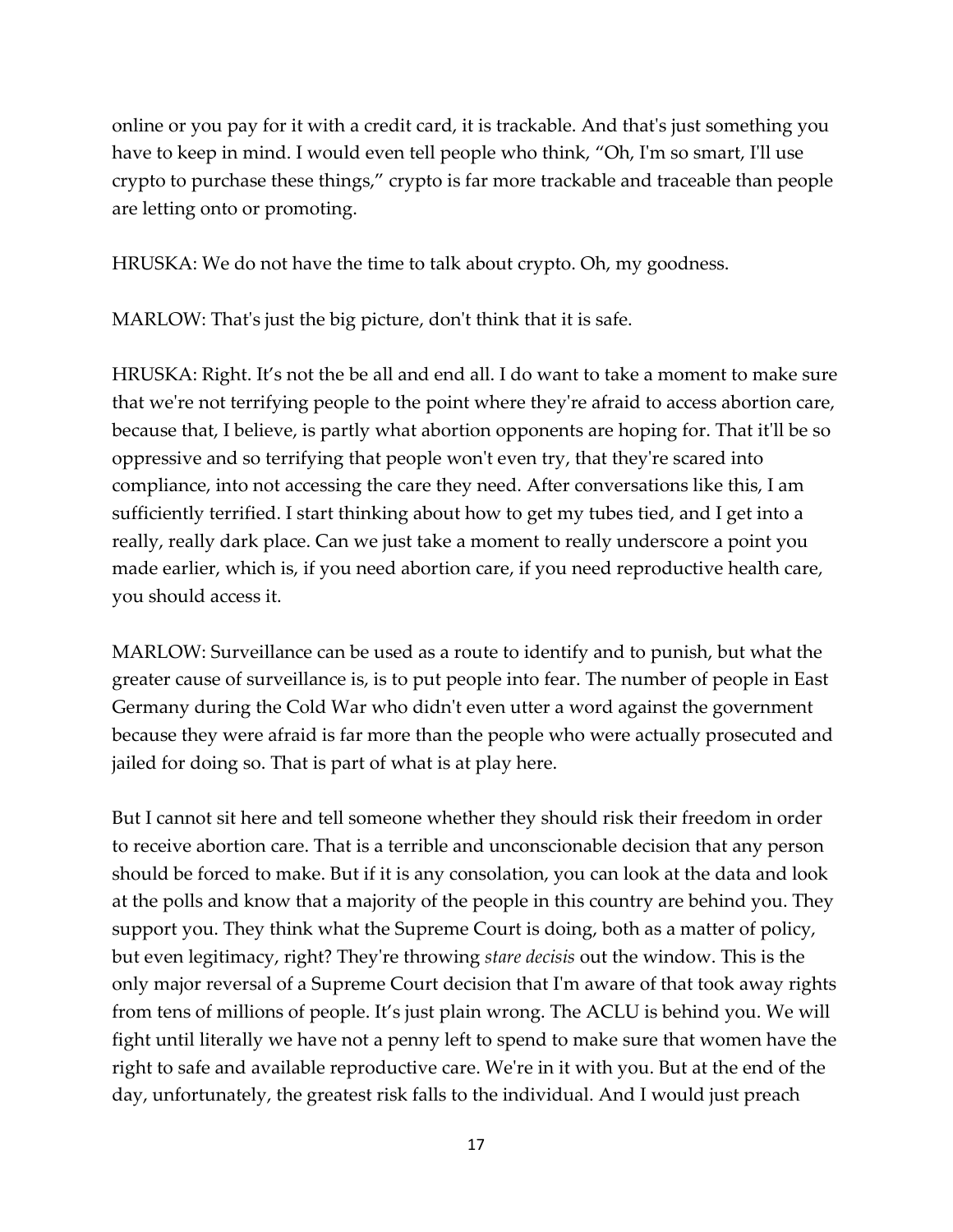courage, because at the end of the day, you are a human with human rights. You are not an incubator, you are not a thing, and you are most definitely not, and I don't mean to offend Amy Coney Barrett, but you are not property. I don't know where her philosophies come from. But you have basic rights as a human being and probably the biggest difference, in my mind, between pre-*Roe* and post-*Roe* is for a half a century, we have known that reproductive rights are human rights. Countries that are wildly religious, like Ireland, have recognized that even with their kind of moral concerns about abortion, that women have the right to reproductive care, so the United States is moving back into the stone ages. But that doesn't mean that Americans have to, and so we just have to do the best we can.

HRUSKA: Before we wrap up. Is there legislation that can help here? You already mentioned one bill, but there have to be efforts addressing the concerns we've talked about here, right? I know that there's a broad array of legislation at the federal and state level regarding privacy broadly, but are there specific legislative efforts to address considerations about abortion surveillance in particular?

MARLOW: Yeah, so unfortunately, we're going back to the dark place. So there are, but as I've been telling a lot of my colleagues at the ACLU, there is no wall we can build to protect people if *Roe v. Wade* falls. All we can hope to do is put down as many speed bumps down as we can. And so, the laws that are out there, that we're talking about, that would protect doctors so that they can't be prosecuted in one state or for providing an abortion to people from another state. Malpractice laws, surveillance laws, like we can attempt to roll them out, but at the end of the day, the loss of *Roe v, Wade* is the loss of *Roe v. Wade*, and there's not much we can do to it.

Now, what is the good side about it? The Achilles Heel in the Supreme Court decision is that what the Supreme Court decision does is, it doesn't ban abortion. The Supreme Court decision throws it to the states to decide for themselves. So, we've been saying it at the ACLU for decades, and boy, does this phrase apply more than ever, vote like your rights depend on it. Because they do. If there are people out there who are taking away your basic rights, or the rights of your loved ones, or your friends? Vote them the hell out of office; they don't belong there. And unfortunately, it's not the most satisfying answer, but it is the most accurate one. The way to beat back this decision in the short term, until we can get a whole new Supreme Court, is to throw the people out of office who would pass laws that would take away women's reproductive rights.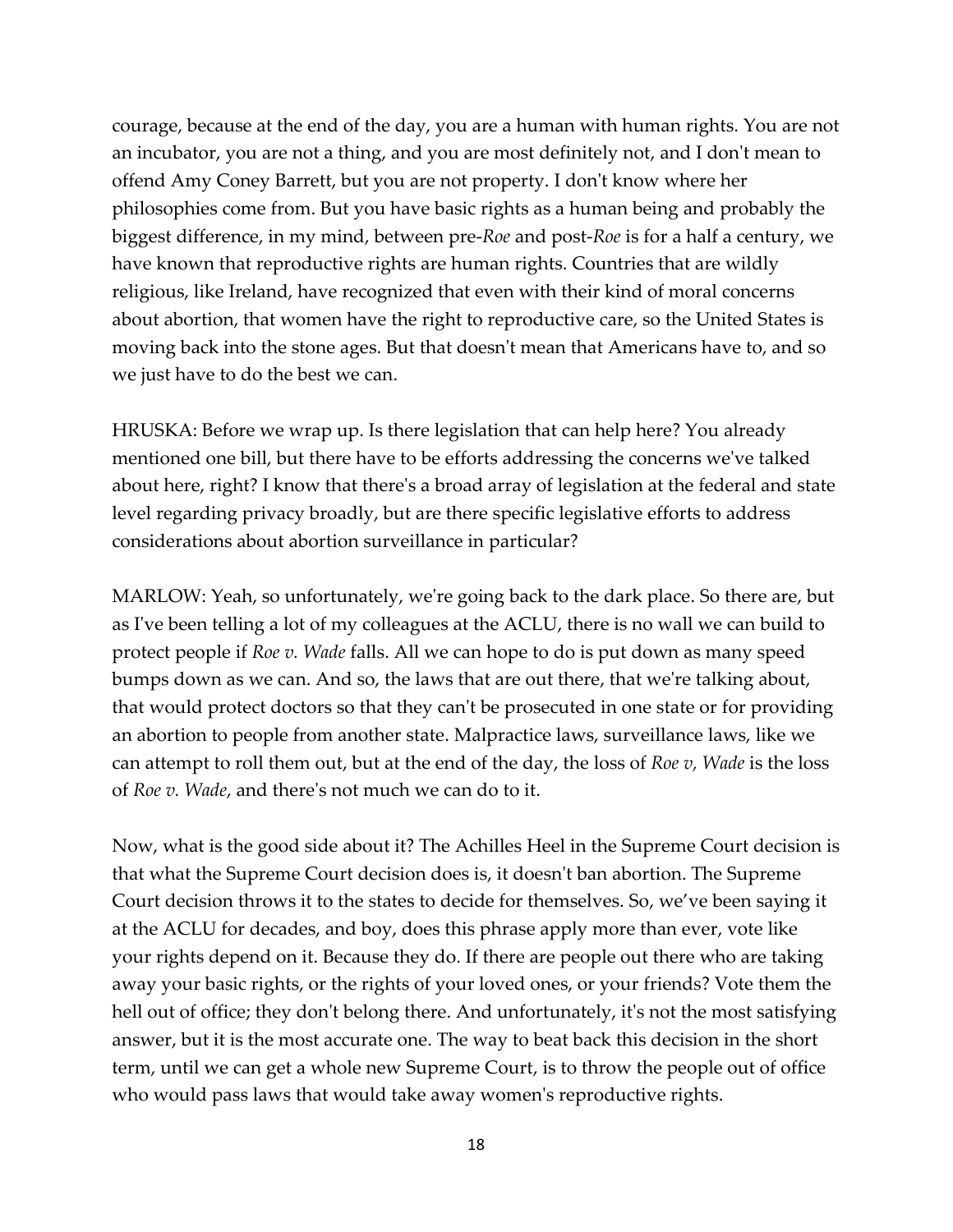HRUSKA: And on that, I just want to note, because this is one of ACS's priorities right now, when we talk about voting abortion, it applies to so many more positions on the ballot than we typically think. Secretaries of state, state attorneys general, these positions are going to have an impact on reproductive rights, whether it's state attorneys general having to decide whether to prosecute abortion bans, or whether it's Secretaries of State making sure that every eligible voter can vote and vote reproductive rights. So, when you go to your polling place, whether in the primary or in November, and you're thinking about voting reproductive rights, vote your entire ballot and remember, if *Roe* is overturned, the fate of reproductive rights goes to the states, which ultimately means state courts, and in many states, state judges are elected. Vote your whole ballot, I cannot say that enough.

MARLOW: Just to raise two other things on this point. Local prosecutors are very, very important. And there are many jurisdictions in this country that elect their sheriff. You know what, ask your sheriff, "are you going to go out and arrest people if they get abortions?" And do not vote for someone who answers "yes" to that question. I live in New York City, and we recently passed marijuana legalization, but prior to that, we had district attorneys in several of our boroughs who said, "I'm not prosecuting marijuana cases," and we had police departments saying, "we're not arresting people for using marijuana," and that was the end of it. So yeah, you've got to get out and vote wherever you can, and you've got to rely on people to make an impact wherever they are.

HRUSKA: Last question. When it comes to privacy, I'm always looking to the EU. They're always ahead of us on privacy. And while there the abortion situation in Europe is vastly different than it is here, is there anything to be learned from what the EU is doing on privacy because they are going after Big Tech in a way that's almost inconceivable here in the States.

MARLOW: The big lesson we can take from the EU is that by passing a comprehensive consumer privacy law, they have prevented, not completely but to far greater degrees, individuals' data from ending up in the hands of companies and data brokers who could then sell it to others. It's almost like the concept of an attractive nuisance, right? Because we have failed to pass a similar law in the United States. Now that *Roe v Wade* is going to be overturned. We have all that data sitting there. We have companies that